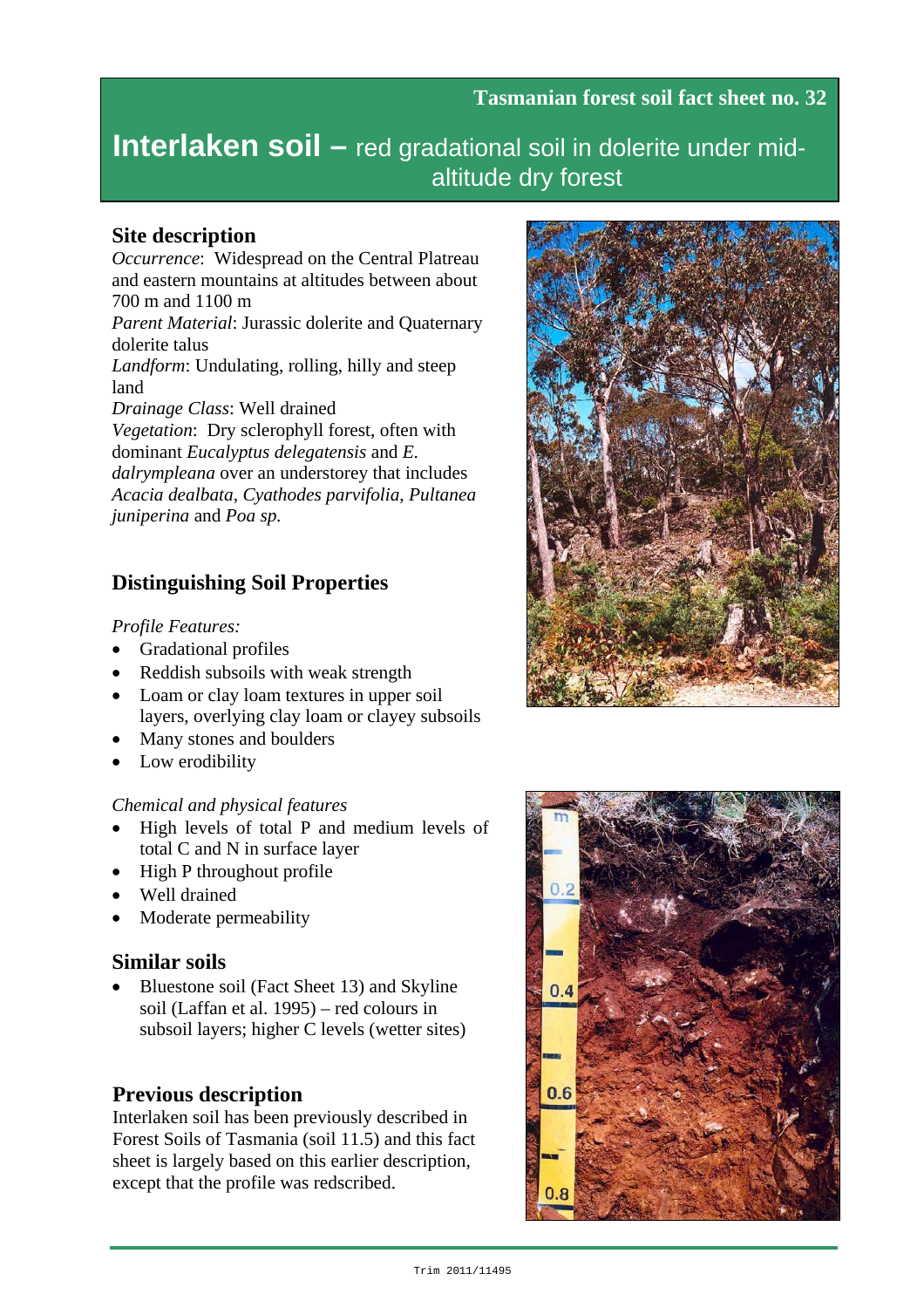# **Soil Degradation Potential**

| <b>FACTOR</b>            | RATING OF DEGRADATION POTENTIAL                          |  |  |  |
|--------------------------|----------------------------------------------------------|--|--|--|
| Erodibility:             | Low                                                      |  |  |  |
| Compaction and puddling: | Moderate                                                 |  |  |  |
| Mixing:                  | Moderate                                                 |  |  |  |
| Nutrient depletion:      | Low                                                      |  |  |  |
| Landslides:              | Slight – Severe (severe on some steep slopes where slope |  |  |  |
|                          | deposits overlie sedimentary rocks)                      |  |  |  |
| Flooding:                | Negligible                                               |  |  |  |

# **Site Productivity**

Low to very low productivity due to low temperatures at higher altitudes, low moisture availability, and restricted rooting volume

# **Soil Management**

Excessive disturbance of the soil surface will reduce productivity and should be avoided

# **Native Forest Logging and Regeneration**

LOGGING AND CLEARING: These soils are resistant to physical degradation and are suitable for wet weather logging provided soils are not saturated. Selective harvest is the preferred method. However, due to the concentration of nutrients in the thin surface soil horizon and susceptibility to mixing, care should be taken during planning to reduce the area disturbed by snig tracks

PREPARATION FOR REGENERATION: Scarification or burning is required to prepare a seedbed. Dry conditions may affect the succes of regeneration. Surface rock limits trafficability and preparation of ground for regeneration by scarification. Poor regeneration may occur as a result of exposure of the soil and young sedlings to frost, if clearfell methods are used.

SILVICULTURAL CONSIDERATIONS: Medium levels of nutrients and low moisture availability will limit growth rates and long-term productivity and will require relatively long rotations

# **Suitability for Plantations**

**Marginally suitable to Unsuitable** for plantations due to low to very low productivity and trafficability constraints due to surface rock and steep slopes and, in some areas, landslide hazard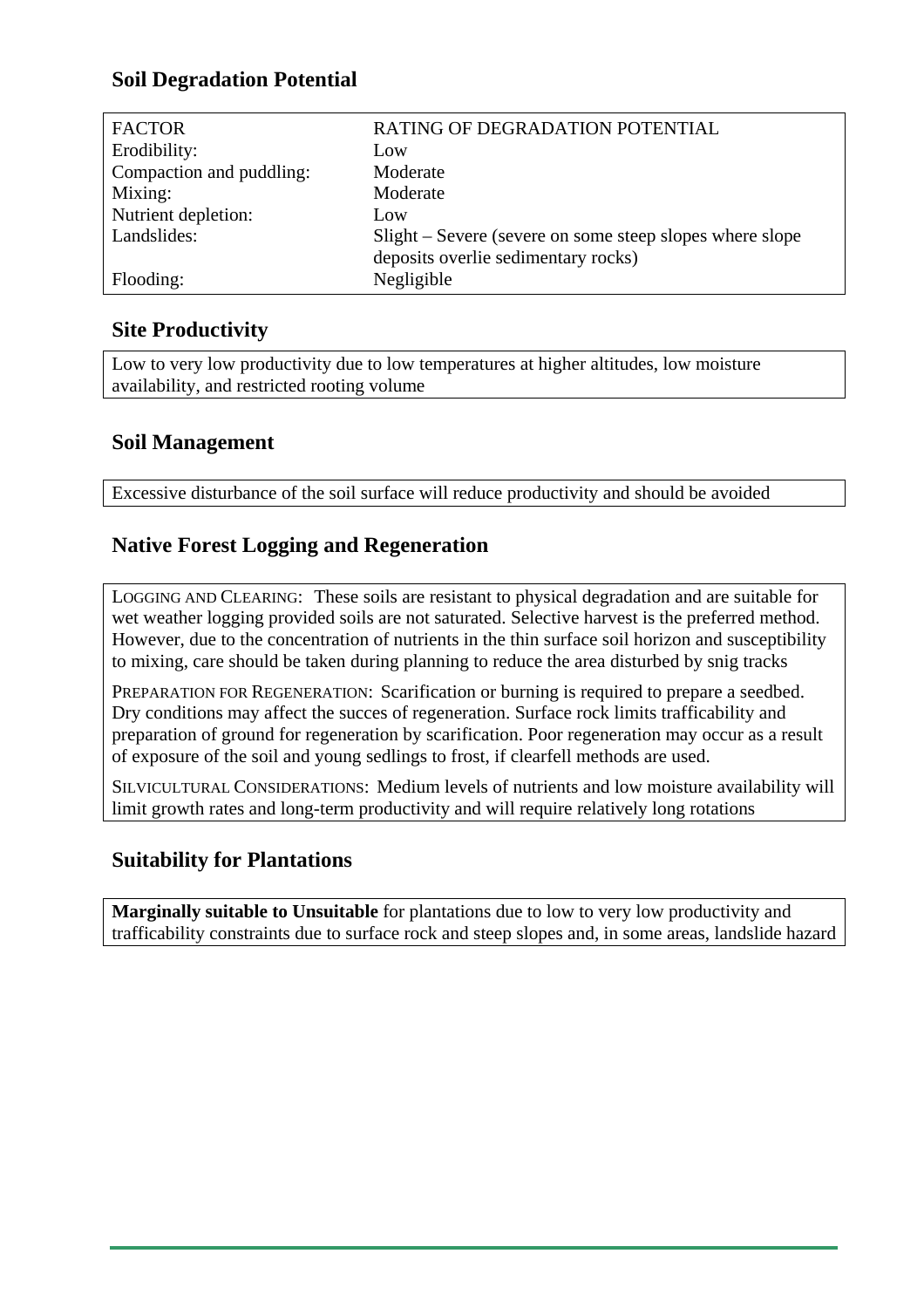#### **Profile\***

*Authors:* M.D. Laffan, P.D. McIntosh *Date:* 15 June 2005 *Location:* Dogs Head Tier between Tunbridge and Lake Sorell. Site is 500 m north along access track from junction with Tunbridge Tier Road (C526) *Map reference (AGD):* Sheet 5033 (Interlaken) 0520038, 5336774 *Landform:* Upper slopes of Dogs Head Tier *Vegetation:* Dry eucalypt forest dominated by *E. delegatensis*, often with *E. dalrympleana* over an understorey including *Acacia dealbata*, *Cyathodes parvifolia*, *Pultanaea juniperina* and *Poa* spp *Parent material:* Jurassic dolerite and derived Quaternary slope deposits *Drainage:* Well drained *Slope:* 4o *Aspect:* North *Altitude:* 890 m *Photographs:* PDM 3-05-2 (site); 3-05-9 (profile)

#### *Australian Soil Classification:* **Haplic Eutrophic Red Ferrosol**

| A <sub>1</sub> | $0 - 15$     | Dark reddish brown (5YR2.5/2) clay loam; moderately moist; moderately developed<br>10–20 mm subangular blocky peds breaking to moderate 2–5 mm subangular blocky<br>peds; very weak strength, 2–10% subangular dolerite cobbles 60–200 mm diameter<br>and 50–90% dolerite boulders 600 mm–2 m diameter; abundant very fine and few<br>medium roots; abrupt boundary.                           |
|----------------|--------------|------------------------------------------------------------------------------------------------------------------------------------------------------------------------------------------------------------------------------------------------------------------------------------------------------------------------------------------------------------------------------------------------|
| <b>B21</b>     | $15 - 38$    | dusky red $(2.5YR3/4)$ sandy clay loam; moderately moist; weakly developed $5-10$<br>mm and $2-5$ mm subangular blocky peds breaking to weak $1-2$ mm granular peds;<br>weak strength, common fine roots; abrupt boundary.                                                                                                                                                                     |
| <b>B22</b>     | $38 - 76$    | dark reddish brown (5YR3/4) clay loam+; moist; moderately developed 20–50 mm<br>angular blocky peds breaking to weak 2–5mm subangular blocky peds; weak<br>strength; 20–50% subangular dolerite stones 200–600 mm diameter; few medium<br>roots; clear boundary.                                                                                                                               |
| <b>B23</b>     | $76 - 100 +$ | dark brown $(7.5YR3/4)$ light clay; moist; 10–20% prominent black $(5YR2.5/1)$<br>weathered substrate mottles 5–15 mm diameter; weakly developed 5–10 mm<br>subangular blocky peds breaking to $2-5$ mm subangular blocky peds; $\langle 10\%$<br>faint clay skins; firm strength; 20-50% subangular dolerite stones and boulders 200–<br>600 mm and 600 mm-2 m diameter; few very fine roots. |

| <b>Horizon</b> | Depth<br>(cm) | рH<br>(H <sub>2</sub> O) | Total<br>$\mathbf C$<br>$(\%)$ | Total<br>N<br>$(\%)$ | C/N | <b>Total</b><br>D<br>(mg/kg) | <b>Colwell</b><br>р<br>(mg/kg) | P<br>retn.<br>(%) | $SO4-S$<br>(mg/kg) | Water<br><b>Stable</b><br>Aggreg.<br>$\frac{1}{2}$ |
|----------------|---------------|--------------------------|--------------------------------|----------------------|-----|------------------------------|--------------------------------|-------------------|--------------------|----------------------------------------------------|
|                | $0 - 30$      | 6.4                      | 2.80                           | 0.13                 | 22  | 502                          | 8                              | 54                | 11                 | n.d.                                               |
| A1             | $0 - 10$      | 6.2                      | 7.02                           | 0.27                 | 26  | 771                          | 18                             | 56                | 4                  | 80                                                 |
| <b>B21</b>     | $20 - 30$     | 6.2                      | 1.36                           | 0.08                 | 16  | 414                          | 4                              | 52                | 8                  | 77                                                 |
| B22t           | $40 - 60$     | 6.1                      | 0.73                           | 0.04                 | 19  | 309                          | n.d.                           | 42                | 8                  | 71                                                 |
| B22t           | $60 - 80$     | 6.3                      | 0.87                           | 0.05                 | 19  | 328                          | n.d.                           | 50                |                    | 63                                                 |

| <b>Horizon</b> | Depth<br>(cm) | Exch. Ca<br>$(cmol(+)/kg)$ | Exch. Mg<br>$(\text{cmol}(+)/\text{kg})$ | Exch. K<br>$(\text{cmol}(+)/\text{kg})$ | Exch. Na<br>$(\text{cmol}(+)/\text{kg})$ | <b>CEC</b><br>$(\text{cmol}(+)/\text{kg})$ | BS<br>$(\%)$ |
|----------------|---------------|----------------------------|------------------------------------------|-----------------------------------------|------------------------------------------|--------------------------------------------|--------------|
|                | $0 - 30$      | 8.96                       | 3.46                                     | 0.33                                    | 0.14                                     | <i>20.1</i>                                | 64           |
| A1             | $0 - 10$      | 16.2                       | 5.06                                     | 1.30                                    | 0.07                                     | 36.4                                       | 62           |
| <b>B21</b>     | $20 - 30$     | 5.45                       | 2.81                                     | 0.16                                    | 0.17                                     | 14.6                                       | 59           |
| B22t           | $40 - 60$     | 5.01                       | 2.61                                     | 0.09                                    | 0.19                                     | 12.3                                       | 64           |
| B22t           | $60 - 80$     | 6.70                       | 3.67                                     | 0.16                                    | 0.47                                     | 14.8                                       | 74           |

Analyses by Landcare Research New Zealand Ltd., 11 May 2005. Analytical methods were those of Blakemore et al. (1987), Laffan et al. (1996) and Rayment and Higginson (1992).